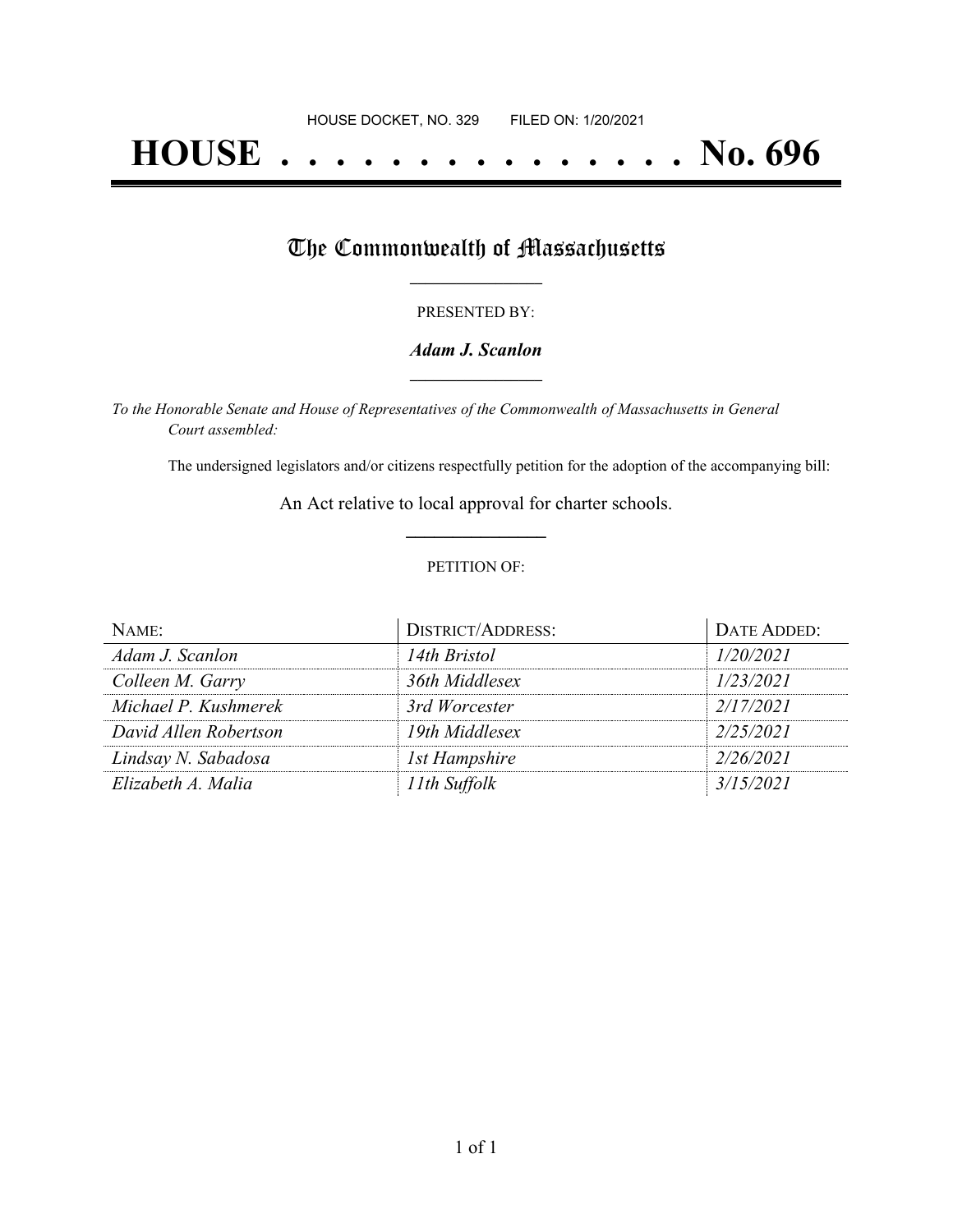# **HOUSE . . . . . . . . . . . . . . . No. 696**

By Mr. Scanlon of North Attleborough, a petition (accompanied by bill, House, No. 696) of Adam J. Scanlon and others relative to local approval for charter schools. Education.

## The Commonwealth of Massachusetts

**In the One Hundred and Ninety-Second General Court (2021-2022) \_\_\_\_\_\_\_\_\_\_\_\_\_\_\_**

**\_\_\_\_\_\_\_\_\_\_\_\_\_\_\_**

An Act relative to local approval for charter schools.

Be it enacted by the Senate and House of Representatives in General Court assembled, and by the authority *of the same, as follows:*

| 2              | Official Edition, is hereby amended by inserting after the definition of "district" the following     |
|----------------|-------------------------------------------------------------------------------------------------------|
|                |                                                                                                       |
| 3              | definition:-                                                                                          |
|                |                                                                                                       |
| $\overline{4}$ | "Local approval", an action taken by a locally elected body to authorize local funds being            |
| 5              | allocated for a charter school, which may be approved by the following actions: by the approval       |
| 6              | of an elected school committee for each school district from which the charter school is expected     |
| 7              | to enroll students, by the approval of voters at a town meeting of each of the towns from which       |
| 8              | the charter school is expected to enroll students, or in the case of a city without an elected school |
| 9              | committee, by a vote of the city council, by whatever title it may be known, and the Mayor            |
|                |                                                                                                       |
| 10             | SECTION 2. Section 89 of chapter 71 of the General Laws, as so appearing, is hereby                   |
| 11             | amended by adding at the end thereof, the following paragraph:-                                       |